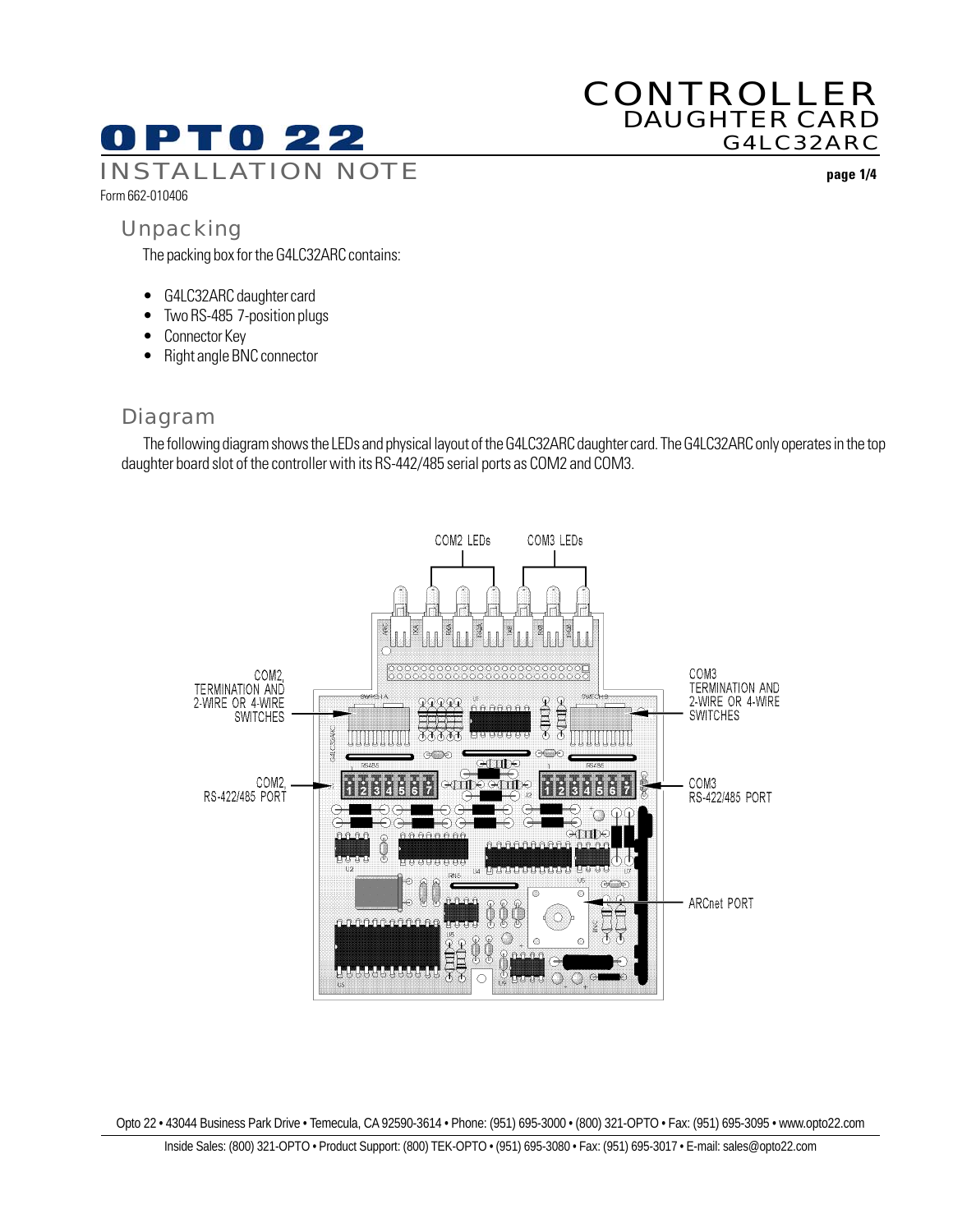

## CONTROLLER DAUGHTER CARD G4LC32ARC

#### Switches

Form 662-010406

#### TERM YES/TERM NO

This switch selects termination for the RS-422/485 port. In the YES position, the RS-422/485 lines are terminated. Terminate the port when it is physically the first or last unit in a serial network.

In the NO position, the RS-422/485 lines will be floating. This setting should be used when the port is part of a multidrop application and is not physically the first or last unit in the network.

The factory default is **TERM YES**.

#### 2-Wire/4-Wire

This switch selects the wiring method used to connect the RS-422/485 serial port. The choices are 2-wire or 4-wire. The factory default is **4-WIRE**.



Opto 22 • 43044 Business Park Drive • Temecula, CA 92590-3614 • Phone: (951) 695-3000 • (800) 321-OPTO • Fax: (951) 695-3095 • www.opto22.com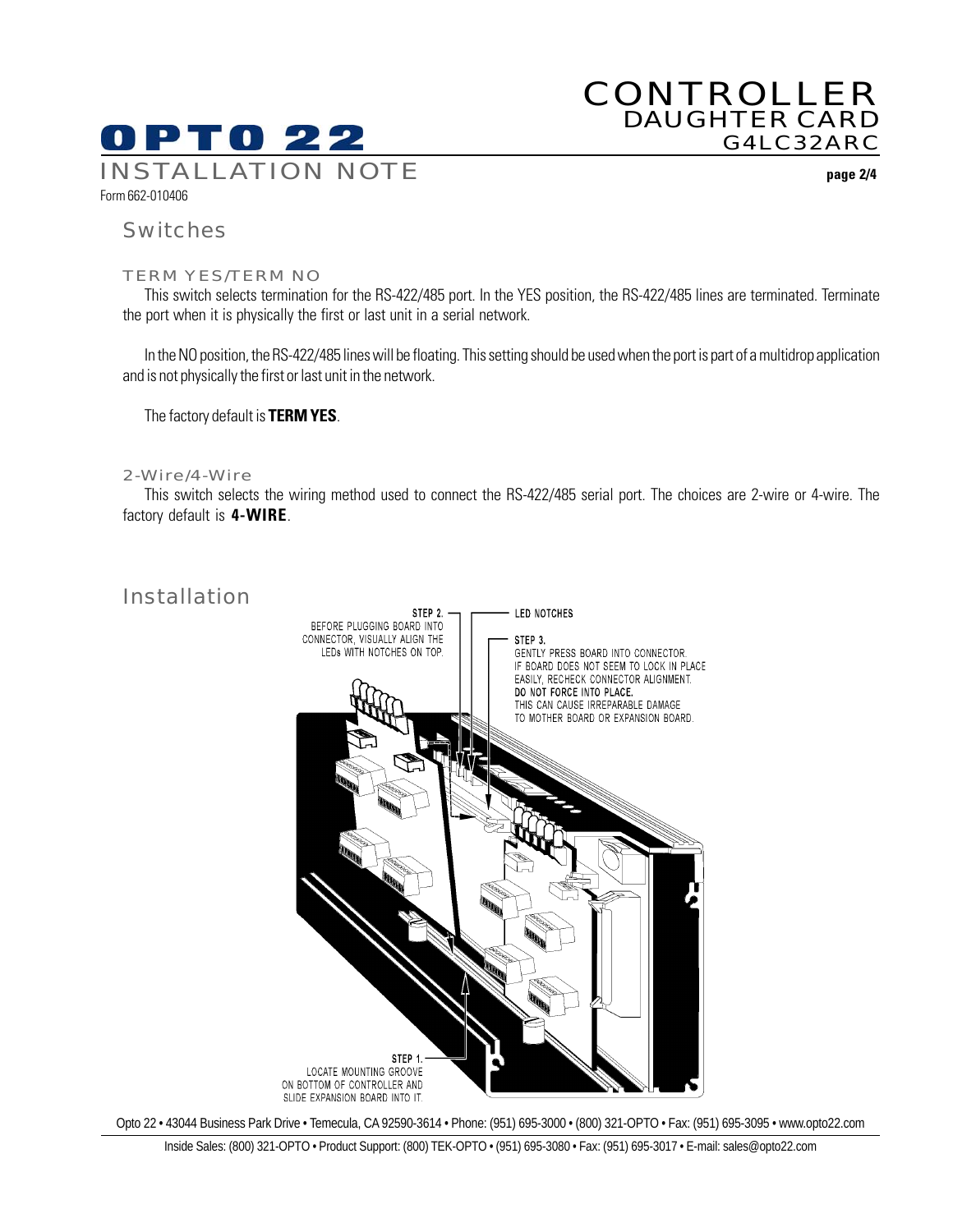

## CONTROLLER DAUGHTER CARD G4LC32ARC

INSTALLATION NOTE **page 3/4**

Form 662-010406

## **Wiring**

RS-422/485 Pin Connections



| <b>Pin</b>   | 2-Wire Mode                      | 4-Wire Mode            |
|--------------|----------------------------------|------------------------|
| 1            | Transmit/Receive Plus (TX/RX+)   | Transmit Plus $(TX+)$  |
| $\mathbf{2}$ | Transmit/Receive Minus (TX/RX -) | Transmit Minus (TX-)   |
| 3            | Common Ground (GND)              | Common Ground (GND)    |
| 4            | No Connection (NC)               | Receive Plus (RX+)     |
| 5            | No Connection (NC)               | Receive Minus (RX-)    |
| 6            | Interrupt Plus (IRQ+)            | Interrupt Plus (IRQ+)  |
| 7            | Interrupt Minus (IRQ-)           | Interrupt Minus (IRQ-) |

## ARCNET Cables and Connectors

The following is suggested cable wire and connectors to make your custom ARCNET cable.

Cable Wire: RG62A/U Coaxial Cable

Manufacturer: Belden

Connectors: BNC

Terminators: 93 ohms

Opto 22 • 43044 Business Park Drive • Temecula, CA 92590-3614 • Phone: (951) 695-3000 • (800) 321-OPTO • Fax: (951) 695-3095 • www.opto22.com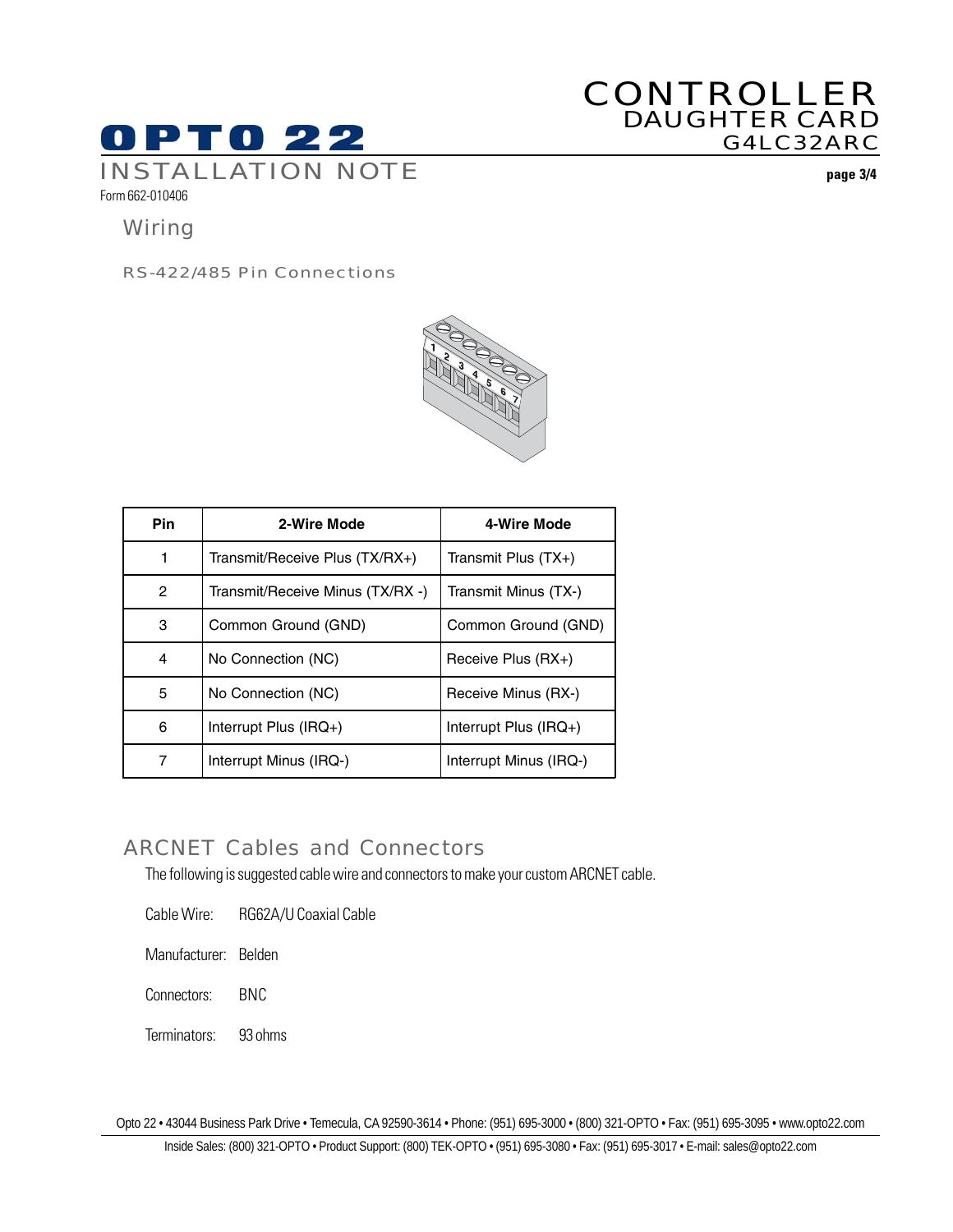## **OPTO 22** INSTALLATION NOTE **page 4/4**

## CONTROLLER DAUGHTER CARD G4LC32ARC

Form 662-010406

## LEDs

The G4LC32ARC card has three diagnostic LEDs for each serial communications port and one diagnostic LED for the ARCNET port. The following table describes the LEDs.

| LED             | <b>Description</b>                 |  |
|-----------------|------------------------------------|--|
| <b>ARCN</b>     | <b>ARCNET</b> connection is active |  |
| TX <sub>2</sub> | Transmit LED for COM2              |  |
| RX <sub>2</sub> | Receive LED for COM2               |  |
| IRQ2            | Interrupt (IRQ) LED for COM2       |  |
| TX3             | Transmit LED for COM3              |  |
| RX3             | Receive LED for COM3               |  |
| IRQ3            | <b>IRQ LED for COM3</b>            |  |

## Specifications

| <b>Power Specifications</b>  | 5 VDC $\pm$ 0.25 V @ 0.5 A                          |
|------------------------------|-----------------------------------------------------|
| <b>Operating Temperature</b> | $0^{\circ}$ C to 70 $^{\circ}$ C                    |
| Storage Temperature          | -25 $\mathrm{^{\circ}C}$ to 85 $\mathrm{^{\circ}C}$ |
| Humidity                     | 5% to 95% relative humidity                         |
| <b>Baud Rate</b>             | 300-115.2 KBd (all ports)                           |
| <b>RS-485</b>                | 2- or 4-wire                                        |
| <b>ARCNET Transfer Rate</b>  | $2.5$ Mb/s                                          |
| Weight                       | 0.1 kg                                              |

Opto 22 • 43044 Business Park Drive • Temecula, CA 92590-3614 • Phone: (951) 695-3000 • (800) 321-OPTO • Fax: (951) 695-3095 • www.opto22.com

Inside Sales: (800) 321-OPTO • Product Support: (800) TEK-OPTO • (951) 695-3080 • Fax: (951) 695-3017 • E-mail: sales@opto22.com

© 1994, 2001 Opto 22. All rights reserved. All trademarks, trade names, logos, and service marks referenced herein belong to their respective companies.